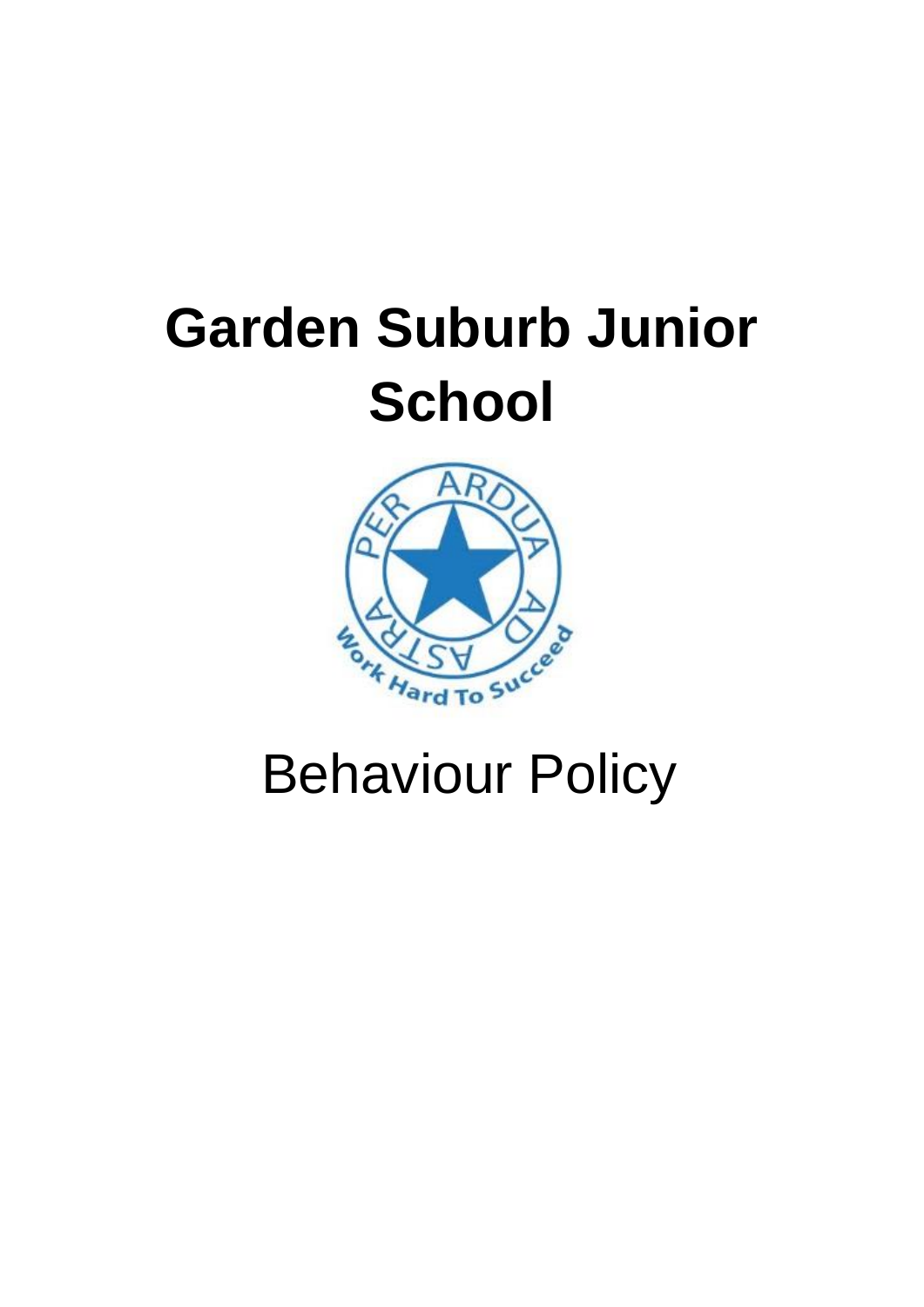#### **Statement of intent**

We expect all staff working in the school to have an impact on all aspects of behaviour through:

- Following the guidelines in this policy to reward and sanction behaviours
- Presenting themselves in a positive manner showing how non-verbal communication creates the impression of confidence, reassurance and enthusiasm
- Promoting a culture of praise and encouragement in which all pupils can achieve
- Having high expectations of behaviour and being proactive in and out of the classroom, when moving around the building eg after playtimes/lunchtime, going into the cloakroom, going to assemblies
- Promoting self-esteem, self-discipline, proper regard for authority, and positive relationships based on mutual respect, equality and fair treatment for all
- Providing a safe environment, free from disruption, aggression, discrimination, bullying and any form of harassment
- Working in partnership with parents/carers and outside agencies
- Identifying children who continue to need additional support with improving their behaviour to providing early intervention

We expect all pupils to follow our Code of Conduct which requires them to:

- Conduct themselves around the premises in a safe, sensible and respectful manner
- Arrive at school on time in the correct uniform with a coat
- Be fully prepared with: a water bottle, snack, homework, PE Kit
- Follow instructions given by teachers and support staff both in the classroom and during playtime and lunchtime
- Follow classroom rules and procedures
- Use appropriate voice levels and language
- Show respect for the opinions and beliefs of others
- Show respect for the school environment
- Report unacceptable behaviour
- Share any worries or concerns with an adult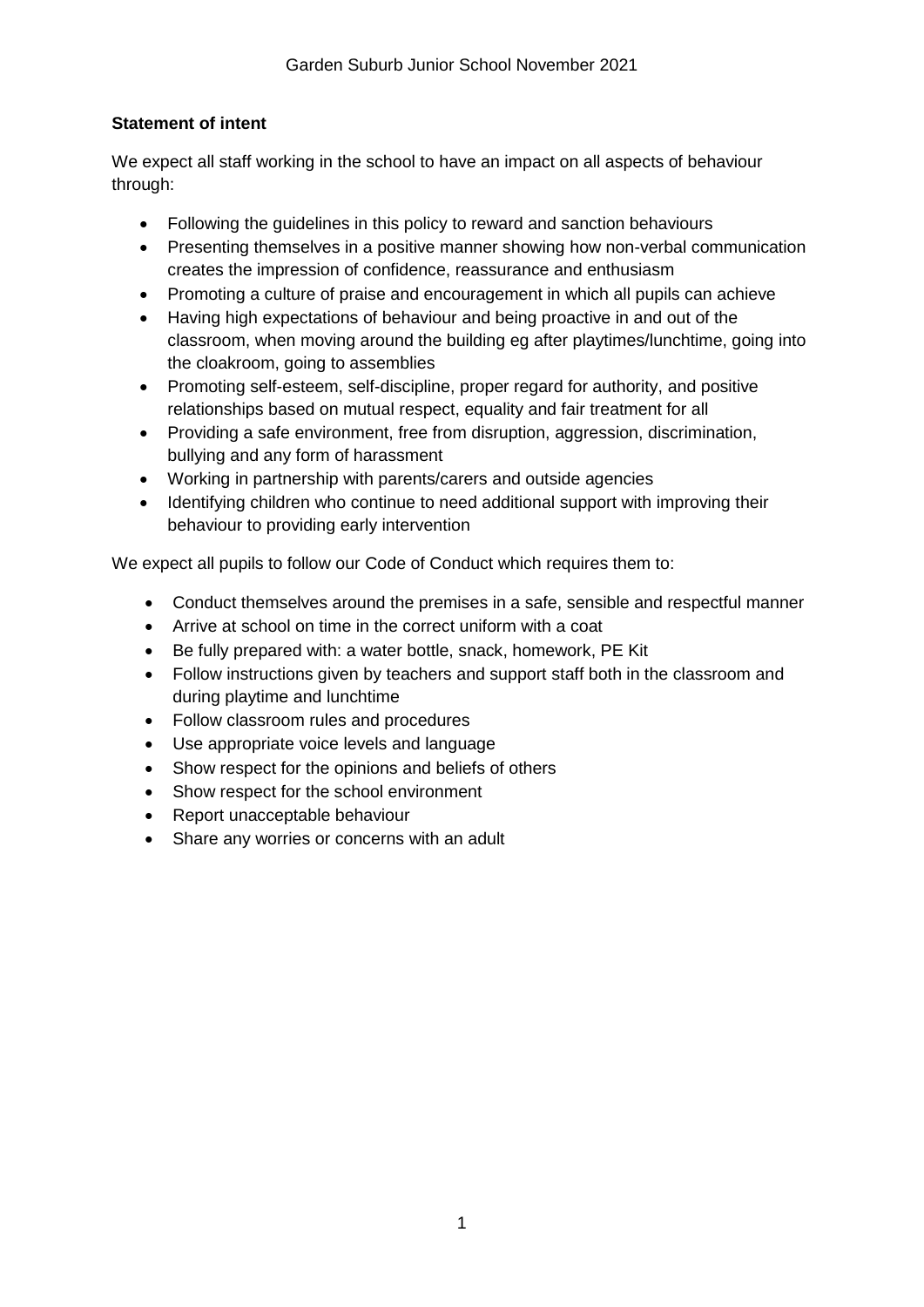## **1. Key roles and responsibilities**

- 1.1. The governing body has overall responsibility for the implementation of this policy and the procedures
- 1.2. The governing body has overall responsibility for ensuring that this policy, as written, does not discriminate on any grounds, including, but not limited to, ethnicity/national origin, culture, religion, gender, disability or sexual orientation
- 1.3. The governing body has responsibility for handling complaints regarding this policy, as outlined in the school's Complaints Policy
- 1.4. The Head Teacher is responsible for the day-to-day implementation and management of this policy and the procedures of the school
- 1.5. All staff are responsible for following the policy and ensuring it is implemented fairly and consistently
- 1.6. All staff are responsible for creating a supportive learning environment, promoting positive behaviour for learning through 'Building Learning Powers' (See appendix 1)
- 1.7. Parents/carers are expected to take responsibility for the behaviour of their child(ren) inside and outside of school
- 1.8. Parents/carers are expected to take responsibility for promoting positive behaviour for learning and modelling acceptable behaviour in the home
- 1.9. Staff and parents are responsible for their own behaviour and conduct both inside school and out in the wider community eg parking at drop off and pick up times
- 1.10.Pupils are responsible for their social and learning environment and are encouraged to report any inappropriate behaviour.

## **2. Definitions**

- 2.1. For the purpose of this policy, the school defines "low level unacceptable behaviour" as: behaviour which may disrupt pupils' learning including, but not limited to:
- Not following classroom rules
- Repeated lack of correct equipment eg PE Kit
- Inappropriate body language with others eg eye rolling, tutting, shoulder shrugging
- Rudeness to adults or other children
- Shouting out in class
- Swinging on chairs
- Throwing items either in the classroom or on the playground
- Refusal to complete given tasks for no acceptable reason
- Distracting others
- Failure to follow instructions
- Not accepting responsibility for inappropriate behaviour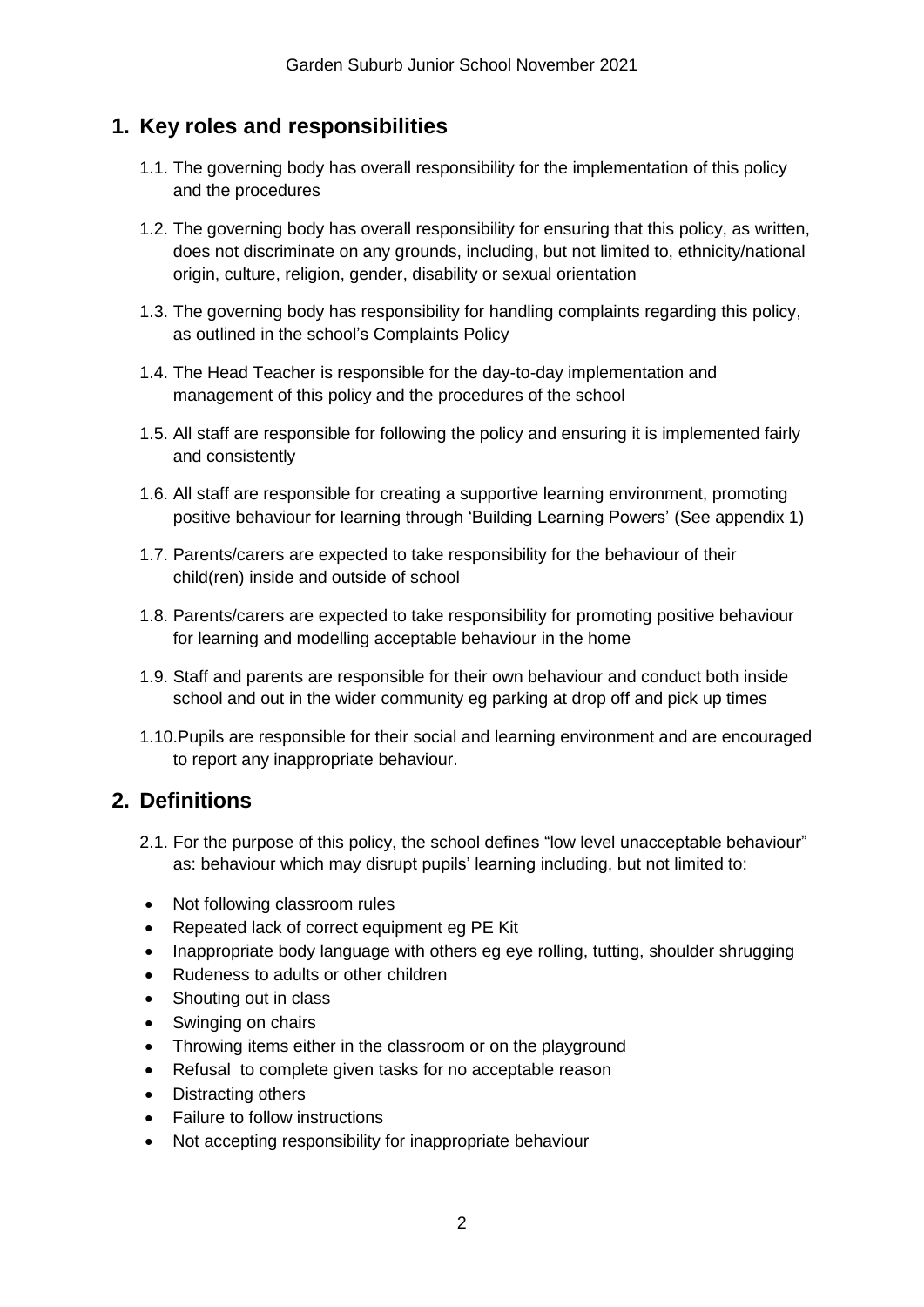- Refusing to complete homework, incomplete homework, or arriving at school without homework
- Disruption on public transport
- Lateness
- Inappropriate use of mobile phones
- Graffiti
- 2.2. For the purpose of this policy, the school defines "serious unacceptable behaviour" as: any behaviour which may cause harm to oneself or others, damage the reputation of the school within the wider community, and/or any illegal behaviour, including, but not limited to:
- $\bullet$  Discrimination not giving equal respect to an individual on the basis of disability, gender, race, religion, age, sexuality and/or marital status
- Harassment behaviour towards others which is unwanted, offensive and affects the dignity of the individual or group of individuals
- Vexatious behaviour deliberately acting in a manner so as to cause annoyance or irritation
- Bullying a type of harassment which involves criticism, personal abuse or persistent actions which humiliate, intimidate, frighten or demean the individual
- Cyberbullying the use of electronic communication to bully a person, typically by sending messages of an intimidating or threatening nature
- Possession of legal or illegal drugs, alcohol or tobacco
- Possession of banned items
- Peer on peer abuse
- **Truancy**
- Refusing to comply with disciplinary sanctions
- Theft
- Swearing, racist remarks or threatening language
- Fighting or aggression
- Deliberately damaging school property or property of someone else
- Throwing furniture or equipment with intent to cause harm
- Spitting and biting
- Failure to respond to adult direction
- Refusal to discuss an incident with an adult
- Refusal to discuss their behaviour with an adult

Any incidents of bullying – including online bullying/racism/homophobia/ must be recorded immediately using the appropriate forms on the server and filed in the correct section in the Behaviour Folder in the Group Room. See Anti Bullying policy for further details.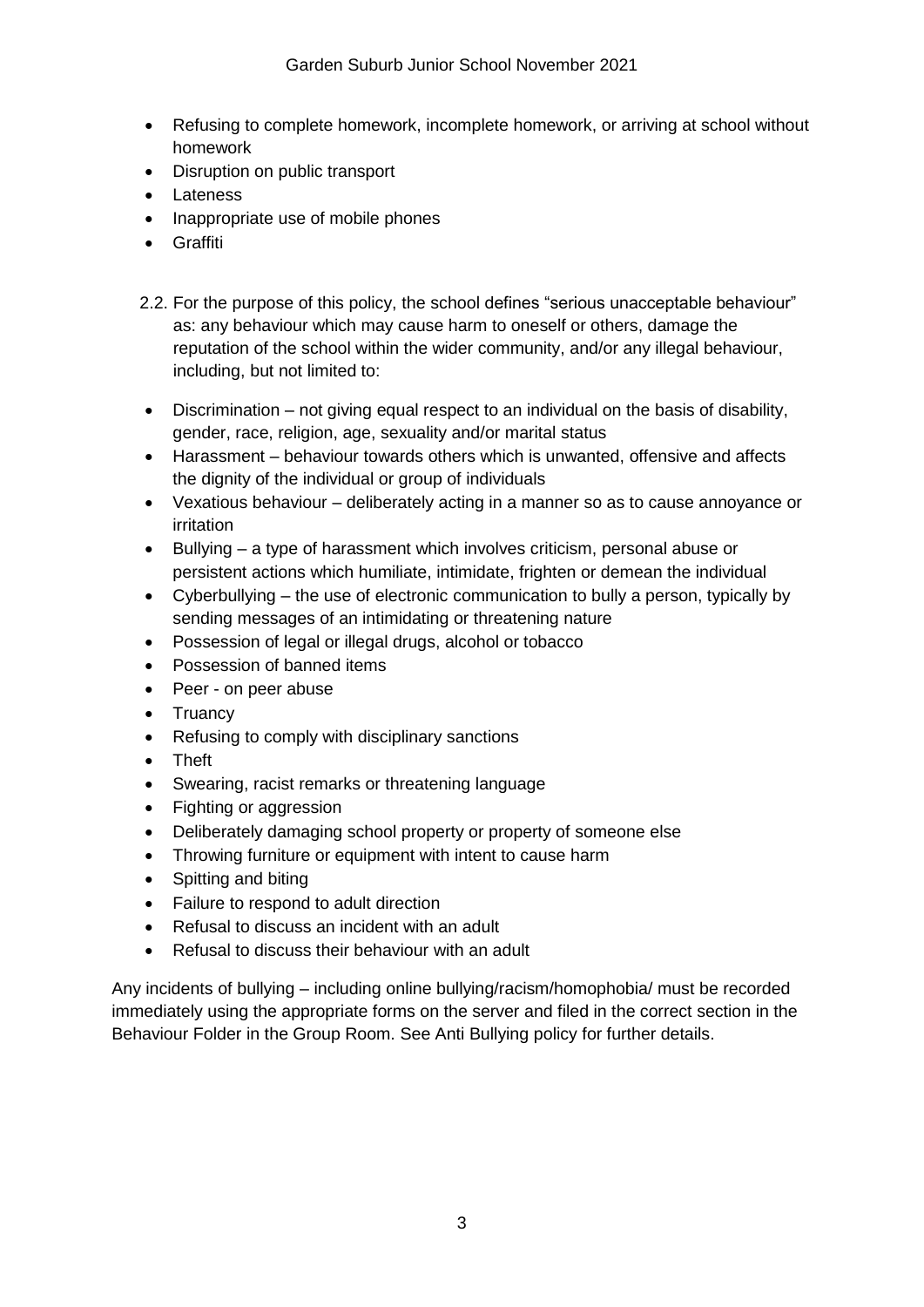#### **2.3. Peer- on peer abuse.**

For the purposes of this policy, **"peer-on-peer abuse"** is defined as abuse between children.

- The school has a zero-tolerance approach to abuse, including peer-on-peer abuse, as confirmed in the Child Protection and Safeguarding Policy
- All staff will be aware that peer-on-peer abuse can occur between pupils of any age and gender, both inside and outside of school, as well as online. All staff will be aware of the indicators of peer-on-peer abuse, how to identify it, and how to respond to reports. All staff will also recognise that even if no cases have been reported, this is not an indicator that peer-on-peer abuse is not occurring. All staff will speak to the DSL if they have any concerns about peer-on-peer abuse.
- All staff will understand the importance of challenge inappropriate behaviour between peers, and will not tolerate abuse as "banter" or "part of growing up".
- Peer-on-peer abuse can be manifested in many different ways, including:
	- Bullying, including cyberbullying and prejudice-based or discriminatory bullying.
	- Abuse in intimate personal relationships between peers.
	- Physical abuse this may include an online element which facilitates, threatens and/or encourages physical abuse.
	- Sexual violence this may include an online element which facilitates, threatens and/or encourages sexual violence.
	- Sexual harassment, including online sexual harassment, which may be standalone or part of a broader pattern of abuse.
	- Causing someone to engage in sexual activity without consent.
	- The consensual and non-consensual sharing of nude and semi-nude images and/or videos.
	- Upskirting.
	- Initiation- and hazing-type violence and rituals, which can include activities involving harassment, abuse or humiliation used as a way of initiating a person into a group, and may also include an online element.
- All staff will be clear as to the school's policy and procedures regarding peer-on-peer abuse and the role they have to play in preventing it and responding where they believe a child may be at risk from it.
- All staff will be made aware of the heightened vulnerability of pupils with SEND, who evidence suggests are more likely to be abused than their peers. Staff will not assume that possible indicators of abuse relate to the pupil's SEND and will always explore indicators further.
- All staff will be made aware of the heightened vulnerability of LGBTQ+ pupils, who evidence suggests are also more likely to be targeted by their peers. In some cases, pupils who are perceived to be LGBTQ+, regardless of whether they are LGBTQ+, can be just as vulnerable to abuse as LGBTQ+ pupils. The school's response to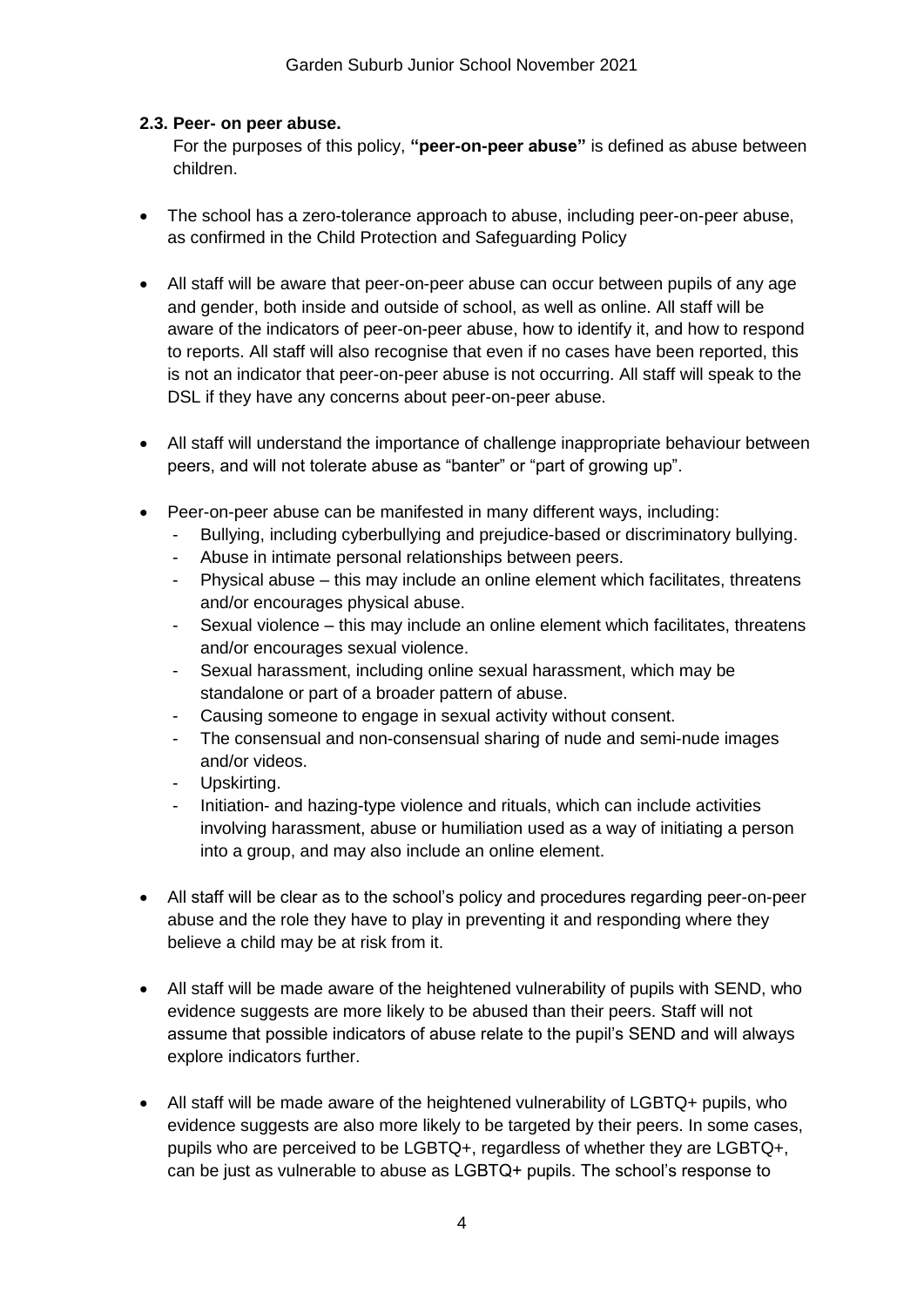sexual violence and sexual harassment between pupils of the same sex will be equally as robust as it is for incidents between children of the opposite sex.

- Pupils will be made aware of how to raise concerns or make a report and how any reports will be handled. This includes the process for reporting concerns about friends or peers. Pupils will also be reassured that they will be taken seriously, be supported, and kept safe.
- The school's procedures for managing allegations of peer-on-peer abuse are outlined in the Peer-on-peer Abuse Policy. Staff will follow these procedures, as well as the procedures outlined in the school's Anti-Bullying Policy, where relevant.

## **3. Rewards and Sanctions**

We celebrate good behaviour and learn from mistakes.

We set high expectations of behaviour and reinforce appropriate behaviour through assemblies, the PSHE curriculum and praise and rewards. Children are involved in the discussion of the behaviour policy through school council.

We reflect on mistakes and sanction inappropriate behaviour according to the guidelines in this policy.

## **Rewarding good behaviour**

3.1. Pupils are rewarded for good behaviour with:

- Certificates
- **Golden Time**
- Head Teacher awards
- Learning behaviour awards
- House Points
- Verbal praise
- Stickers
- Prizes
- Class rewards

It is important that golden time takes place every week so that the children are encouraged to behave appropriately and are rewarded for doing so. It also important to ensure that every child receives a good behaviour/work certificate each year.

## **4. SANCTIONS:**

All classes should have: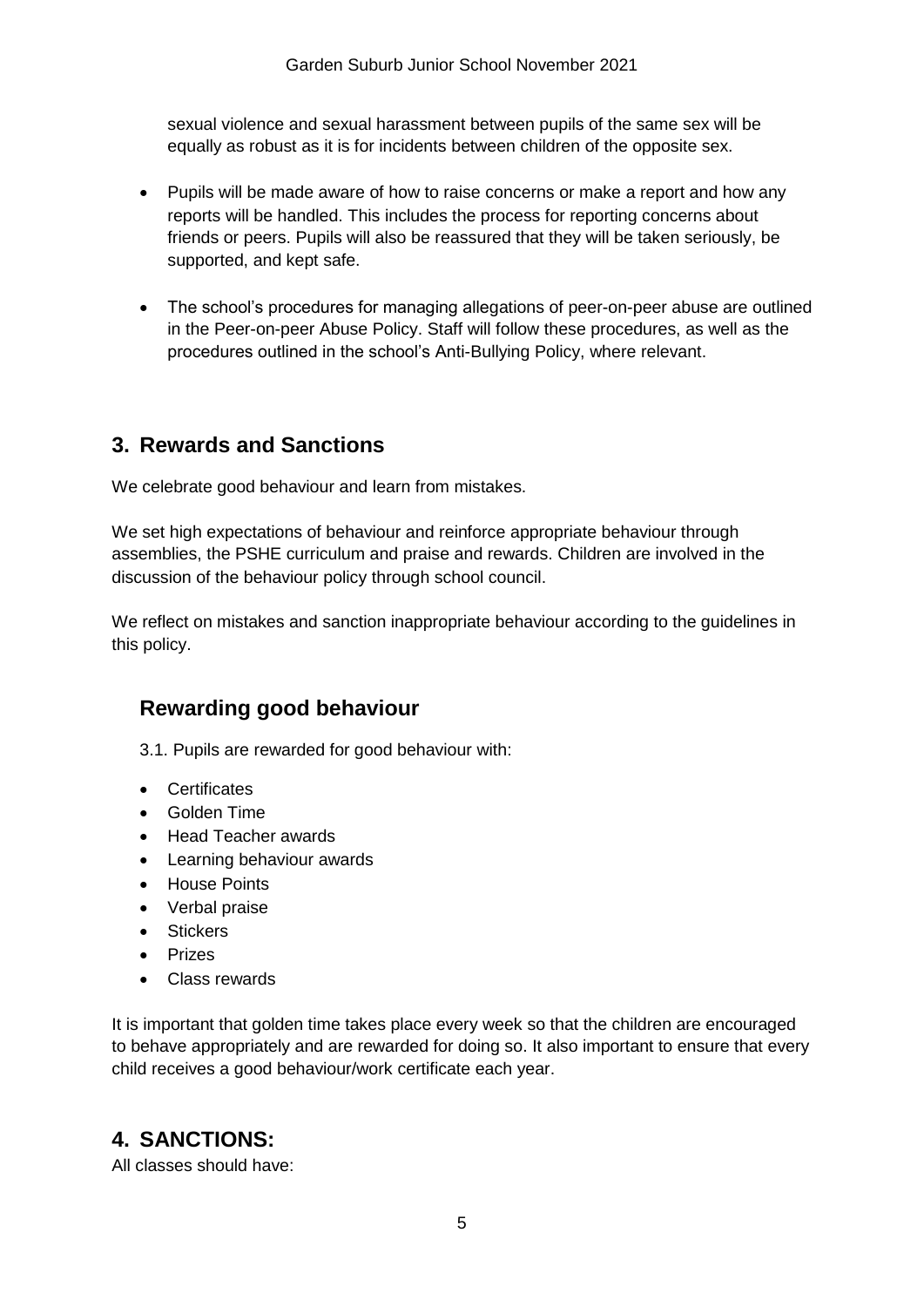- 'Golden Minutes' chart
- 'The Steps Chart' displayed
- 'Traffic Light' warning system in their class.

The Step Chart below enables staff to monitor inappropriate behaviour more specifically and reminds children of the consequences of their actions.

This procedure is meant as a guidance for staff and will be implemented taking into account each individual case and situation.

#### **Step 1**

Use the class Traffic Light system. Move the child from green to orange and warn them that if they repeat their behaviour or continue to behave inappropriately they will move to red and lose 2 Golden Minutes.

#### **Step 2**

Move the child from orange to red and cross off 2 Golden Minutes on the chart. Remind the child of what the next step will be if they continue to make the wrong choice.

#### **Step 3**

If low level unacceptable behaviour continues in the same session, move the child to sit near someone else, or alone, or on the carpet or other identified area as appropriate. Remind the child of what the next step will be if they continue to make the wrong choice.

#### **Step 4**

Send child to another class, preferably that of the Year Group Leader, with a behaviour form to fill in (copies of these are in the SEN folder). This is an 'Internal Exclusion'. The child should join the class and must not sit outside the room in the corridor. If appropriate, set a sanction or task to make amends e.g. writing a sorry letter to someone they have hurt or offended etc. Ensure that the form is filed in the Behaviour Folder in the group room. Notify the Inclusion Manager. Class teachers, alongside PPA teacher (if relevant), should inform parents at the end of the day.

#### **Step 5**

If the behaviour continues the Year Group leader meets with the child, class teacher and parent to set goals to encourage improved behaviour. Records of this should be kept in the class teacher's behaviour log. Notify the Inclusion Manager and consider setting a behaviour target for the child. Class teacher should notify the parents.

#### **Step 6**

If the behaviour does not improve the Deputy Head/Head Teacher and Class Teacher meets with the child and the parent. An appropriate sanction and apology is agreed. Deputy Head/ Head Teacher to discuss ways forward and set behaviour targets with parents. Any targets set should be recorded and a copy put in the Behaviour Folder in the Group Room.

If low level incidents of unacceptable behaviour become persistent, interventions need to be put in place to monitor and support the child. The following strategies may be used: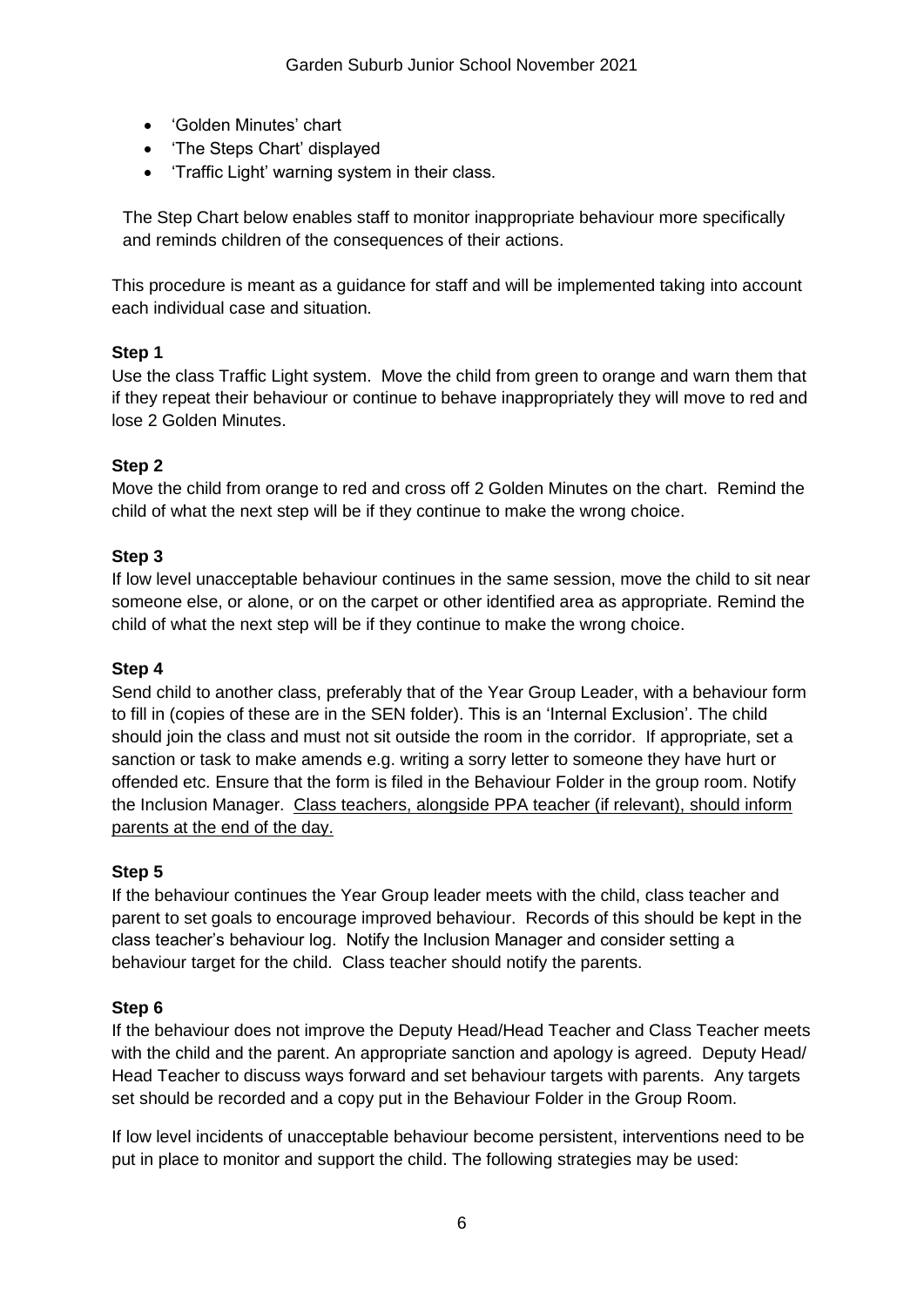- Behaviour charts to praise good behaviour and monitor inappropriate behaviour
- Rewards/recognition of improved behaviour
- Feedback to parents on a regular basis
- A behaviour management plan will be put in place and where relevant outside agencies eg Primary Project, CAMHS etc will be involved

#### **Step 7**

If unacceptable behaviour persists a fixed term external exclusion may be sanctioned. Parents/carers are informed in writing of the reasons for the exclusion and their right to appeal. In these cases borough and national guidelines are followed by the Head Teacher/ Deputy Head.

#### **Educational Visits**

If a pupil has had recent incidents of refusing to respond to adult direction, for reasons of health and safety, they will not be able to participate in off-site educational visits. In this case, the pupil will remain in school and be educated in another class. Any relevant information and or work sheets on the activity will be shared with the parents.

#### **In the playground**

If inappropriate behaviour occurs the child should be given some 'thinking time' in a dedicated area to reflect.

For more serious incidents of unacceptable behaviour e.g. swearing at another person or physically hurting someone else, move straight to Step 4. If the serious behaviour is repeated by a child who has previously behaved in the same manner, moving straight to Step 5 or 6 would be appropriate.

#### **Children with SEND**

Children with particular needs may have an additional programme of guidance and strategies. All staff, including meal time supervisors, will be aware of children with particular behavioural difficulties and the strategies in place to support them. If a child is giving cause for concern, the SENCO is approached and the difficulties of a particular child are discussed. Additional advice may be sought from outside professional agencies.

## **5. PHYSICAL RESTRAINT/USE OF FORCE**

Physical restraint of a pupil is used as a last resort and to show a child that we care enough about them not to let them be out of control. Staff are trained in the use of restraint, where appropriate. If restraint is used on a pupil, the parent is always contacted and is expected to come into school to discuss the way forward in the best interest of the pupil.

The Education Act 1996 allows all teachers the use of reasonable force to prevent a pupil from

1) Committing a criminal offence

- 2) Injuring themselves or others
- 3) Damaging property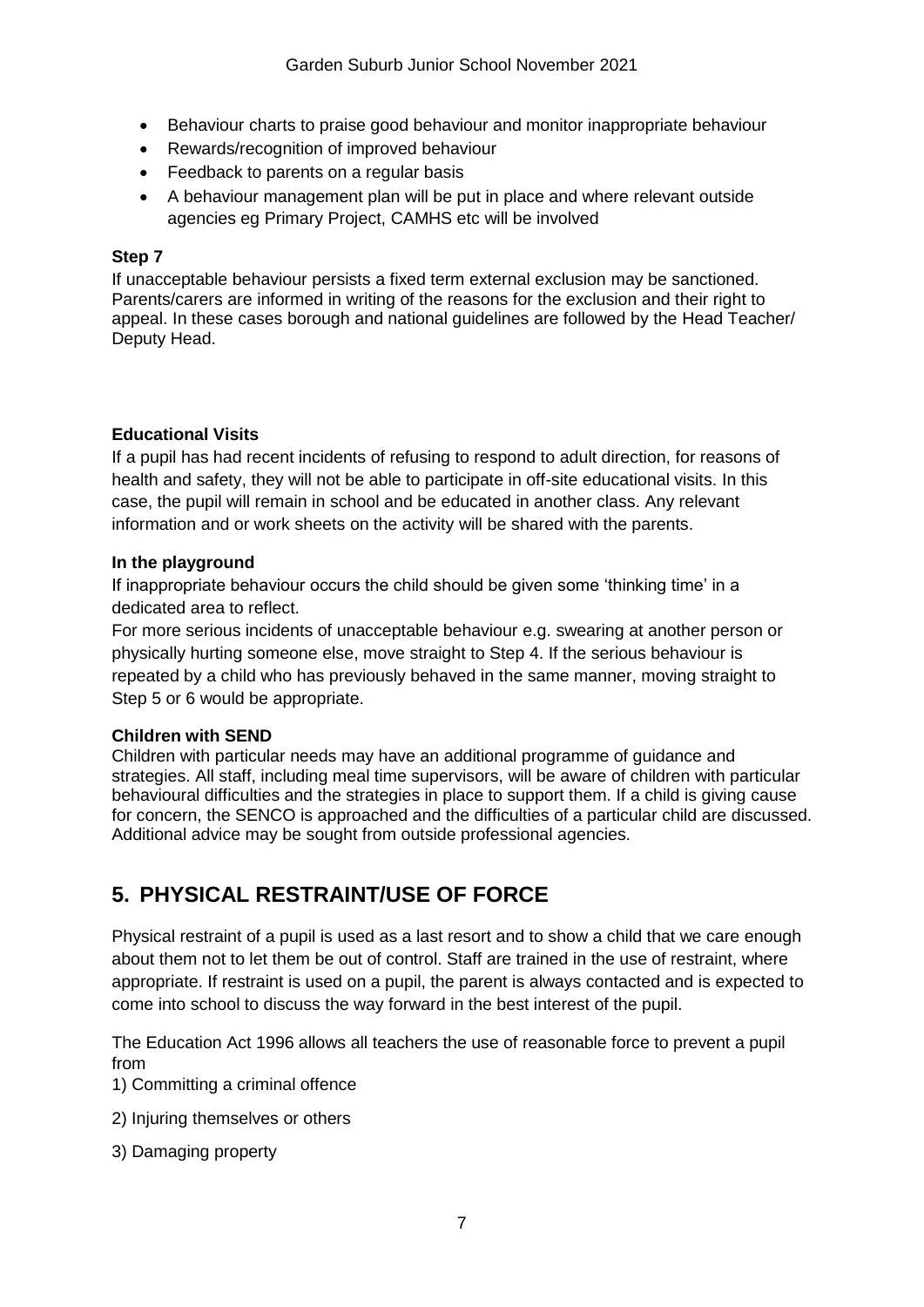4) Acting in a way that is counter to maintaining good order and discipline at the school.

Staff other than teachers and volunteer helpers are also able to use reasonable force if necessary, provided they have been authorised by the Head Teacher to have control or charge of pupils. Adults with such authorisation include teaching assistants, welfare officers, those accompanying pupils on visits etc. The Head Teacher will keep an up to date list of authorised people and may provide training or guidance to ensure that everyone is clear on the policy. Specific skills training will be provided at regular intervals.

Detailed records are kept of any incident/s where force is used. These are reported and filed with the Head Teacher. Parents are always informed and asked to discuss the incident and steps forward.

Records of incidents include the following information:

- The name of the person applying the use of restraint
- The name (s) of the pupil(s) involved
- When and where the incident took place
- How long the pupil was restrained for
- Why the use of force was deemed necessary

Details of the incident, including all steps taken to diffuse the situation and resolve it without force, and the nature of the force used

- The pupil's response
- The outcome of the incident
- A description of any injuries suffered by the pupils or others and/or any property damaged during the incident *What is reasonable force?*

There is no legal definition of reasonable force so it is not possible to set out comprehensively when it is reasonable to use force or the degree of force that may reasonably be used. It will always depend on all the circumstances of the case as well as the age of the pupil.

There are two relevant considerations:

1. The use of force can be regarded as reasonable only if the circumstances of the particular incident warrant it; therefore physical force could not be justified to prevent a pupil from committing a minor misdemeanour or in a situation that clearly could be resolved without force.

2. The degree of force employed must be in proportion to the circumstances of the incident and the seriousness of the behaviour or the consequences it is intended to prevent. Any force used should always be the minimum needed to achieve the desired result.

## **6. Items banned from school premises**

6.1. Fire lighting equipment:

• Matches, lighters, etc.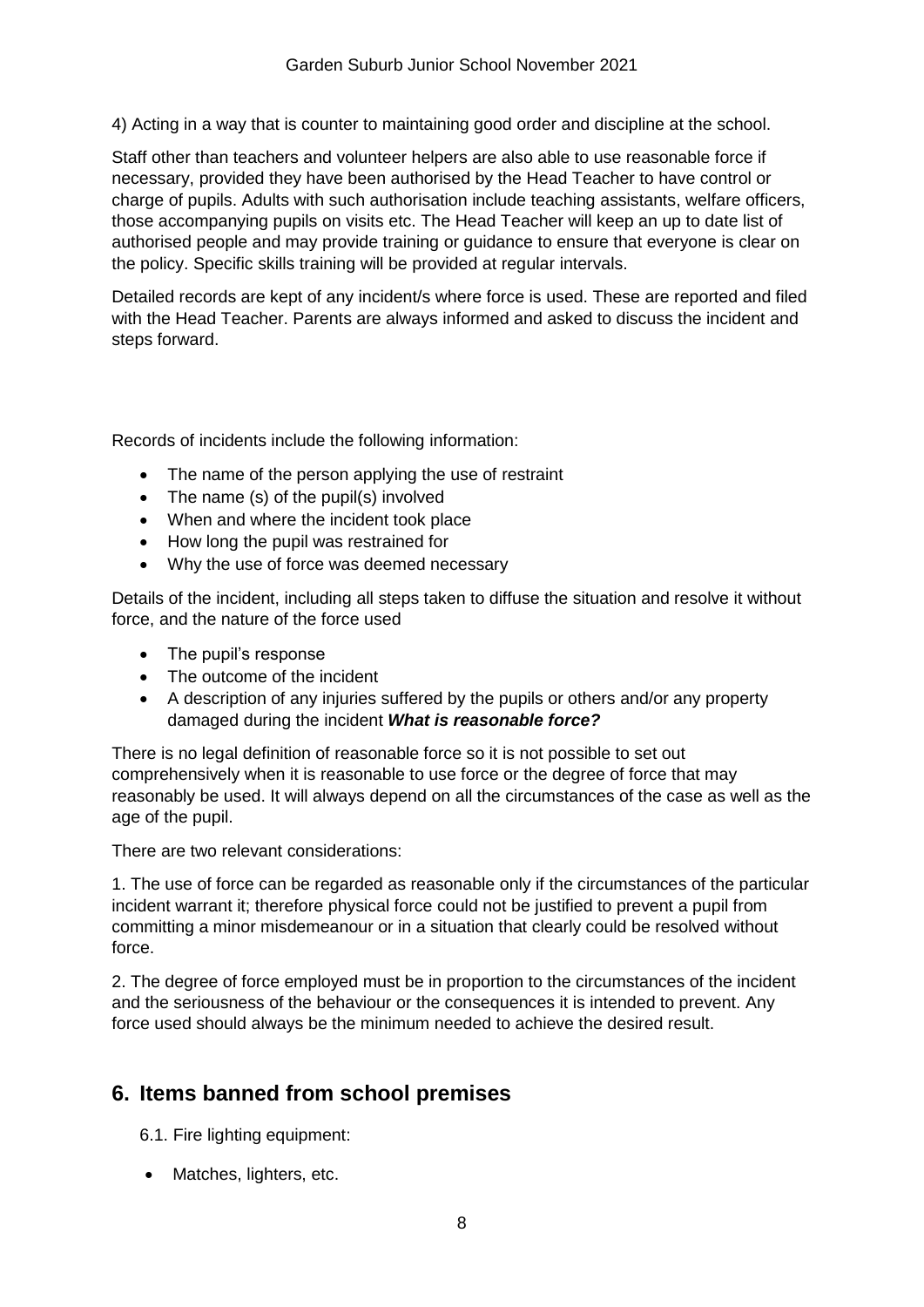- 6.2. Drugs and smoking equipment:
- Cigarettes
- Tobacco
- Cigarette papers
- Electronic cigarettes
- Alcohol
- Solvents
- Any form of illegal drugs
- Any other drugs, except medicines covered by the prescribed medicines procedure

6.3. Weapons and other dangerous implements or substances:

- Knives
- Razors
- Catapults
- Guns (including replicas and BB guns)
- Laser pens
- Knuckle dusters and studded arm bands
- Whips or similar items
- Pepper sprays and gas canisters
- Fireworks
- Dangerous chemicals

6.4. Other items:

- Liquid correction fluid
- Chewing gum
- Caffeinated energy drinks
- Offensive materials (i.e. pornographic, homophobic, racist, etc.)
- Mobile phones, without permission
- Any other toys which are deemed hazardous.

## **7. Smoking and drug policy**

- 7.1. In accordance with part 1 of the Health Act 2006, our school is a smoke free environment. This includes all buildings, out-buildings, car parks, playgrounds, playing fields and sheltered areas.
- 7.2. Parents/carers, visitors and staff must not smoke on school grounds and should avoid smoking in front of pupils.
- 7.3. Pupils are not permitted to bring smoking materials or nicotine products to school. This includes, but is not limited to, cigarettes, e-cigarettes, lighters, matches or pipes.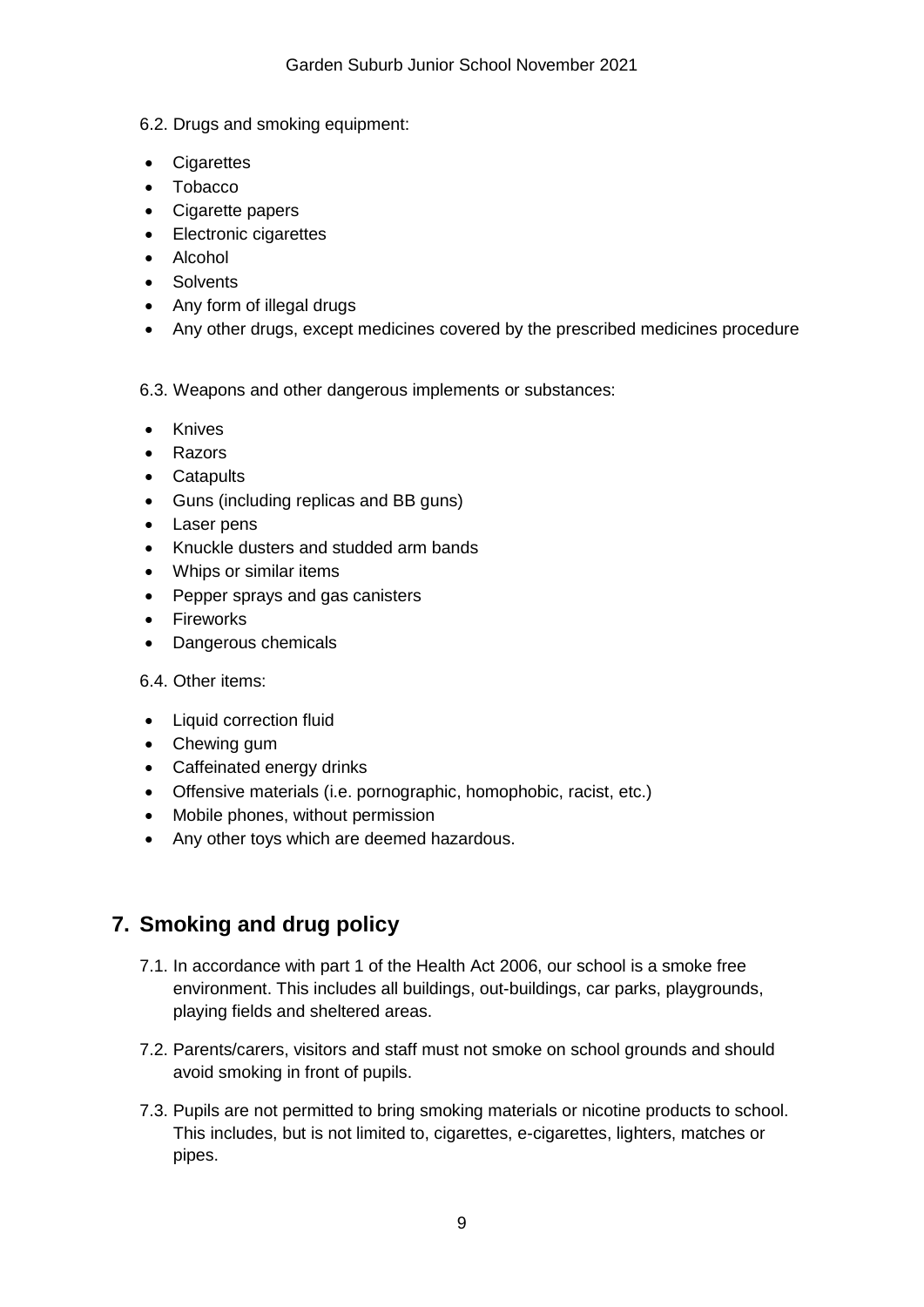- 7.4. In the interest of health and hygiene, we request that people refrain from smoking outside the school gates.
- 7.5. Pupils and staff are required to follow the school's Drug and Alcohol Policy.

## **8. Searching**

- 8.1. Staff members may use common law to search pupils, with their consent, for any item, including their pockets, backpacks and classroom trays.
- 8.2. Under [part 2, section 2 of the Education Act 2011,](http://www.legislation.gov.uk/ukpga/2011/21/section/2/enacted) teachers are authorised by the Head Teacher to search for any prohibited item including, but not limited to, tobacco and cigarette papers, illegal drugs, and alcohol, without the consent of the pupil, provided that they have reasonable grounds for suspecting that the pupil is in possession of a prohibited item.
- 8.3. Following a search, the Head Teacher will contact the parents/carers to advise them of the procedures which were undertaken.

## **9. Confiscation**

- 9.1. A staff member carrying out a search can confiscate anything they have reasonable grounds to suspect is a prohibited item.
- 9.2. If the pupil has possession of illegal items, this may be reported to the police.
- 9.3. Parents/carers will be informed of any confiscated item and may be required to collect the item (unless the item relates to alcohol, illegal drugs or tobacco), from the school.

### **10. Outside school and the wider community**

- 10.1. Pupils at the school must agree to represent the school in a positive manner.
- 10.2. The guidance laid out in the Code of Conduct applies both inside school and out in the wider community, including public transport, particularly if the pupil is dressed in school uniform.
- 10.3. Complaints from members of the public about bad behaviour by pupils at the school, are taken very seriously and will be dealt with in accordance with the Complaints Policy.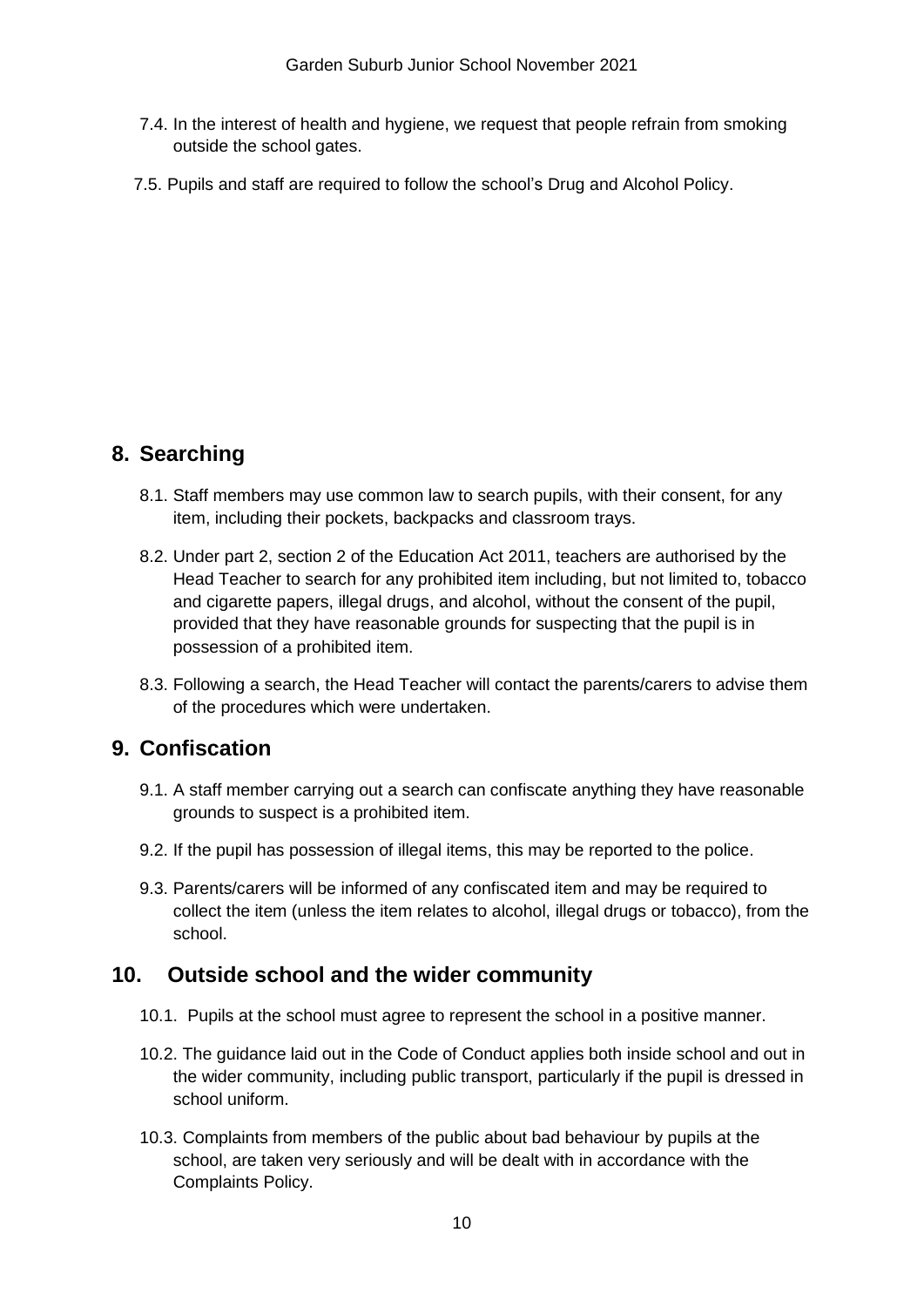## **11. Monitoring and review**

- 11.1 Impact of the behaviour policy is an agenda item at SMT and the termly SEND and Inclusion Committee Meeting.
- 11.2 The number of serious behaviour incidents, use of internal exclusion, external exclusion, racist or prejudice based incidents plus allegations against staff are reported termly to the governing body.
- 11.3 This policy will be reviewed by the Head Teacher and governing body on an annual basis, who will make any necessary changes and communicate this to all members of staff.